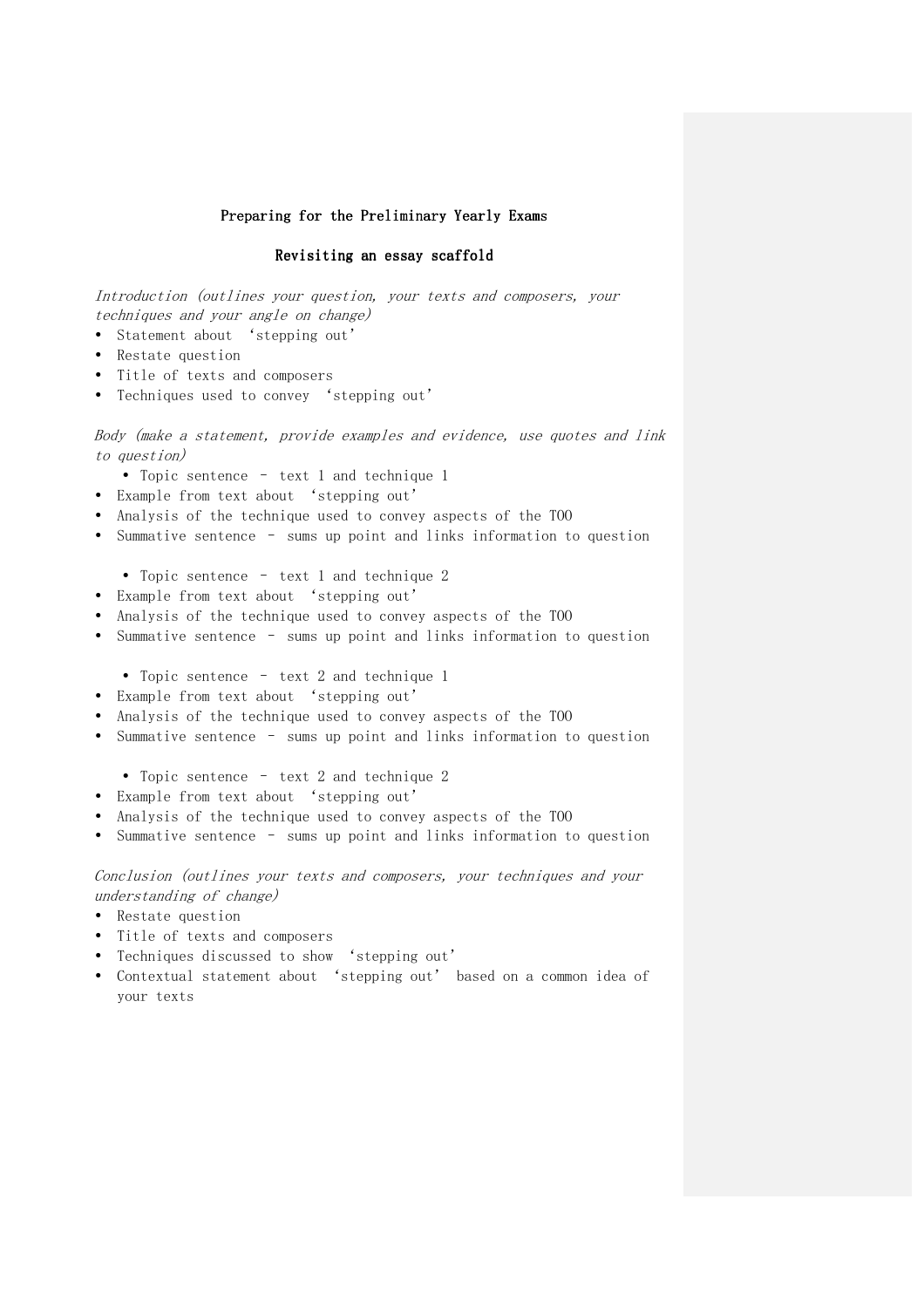Building an Essay a Sentence and Paragraph at a Time

Topic sentence starters - for either related material or your set text

| 1.                                                                                                                                                                                                                 | In the text<br>the composer uses                | <b>Comment [N1]:</b> The title of the set text<br>or related material.                                                                                                                                                                                                                                                                                          |
|--------------------------------------------------------------------------------------------------------------------------------------------------------------------------------------------------------------------|-------------------------------------------------|-----------------------------------------------------------------------------------------------------------------------------------------------------------------------------------------------------------------------------------------------------------------------------------------------------------------------------------------------------------------|
|                                                                                                                                                                                                                    | to convey the idea of stepping out of           | <b>Comment [N2]:</b> Technique 1                                                                                                                                                                                                                                                                                                                                |
|                                                                                                                                                                                                                    | one's comfort zone.                             | <b>Comment [N3]:</b> Synonyms:<br>$\bullet$ Explore<br>·Establish<br>$\bullet$ Introduce<br>$\bullet$ Reinforce                                                                                                                                                                                                                                                 |
| 1.                                                                                                                                                                                                                 | explores the concept of stepping out            | <b>Comment [N4]: Composer</b>                                                                                                                                                                                                                                                                                                                                   |
|                                                                                                                                                                                                                    | through the use of<br>in the text               | <b>Comment [N5]: Text title</b>                                                                                                                                                                                                                                                                                                                                 |
|                                                                                                                                                                                                                    |                                                 | <b>Comment [N6]: Technique</b>                                                                                                                                                                                                                                                                                                                                  |
|                                                                                                                                                                                                                    |                                                 |                                                                                                                                                                                                                                                                                                                                                                 |
| 1.                                                                                                                                                                                                                 | Through the use of $\lfloor$<br>, the responder | <b>Comment [N7]: Technique</b>                                                                                                                                                                                                                                                                                                                                  |
| of stepping out<br>understands the<br>of one world into another.<br>Write your own topic sentence for a paragraph on your set<br>text<br>Write your own topic sentence for a paragraph on your<br>related material |                                                 | <b>Comment [N8]:</b> Aspect of the TOO<br>$formula - eg$<br>(Trigger)<br>•The instigators<br>•The catalyst<br>•The reason<br>•The motivation<br>$\bullet$<br>(Obstacles)<br>•The challenges<br>•The adversities<br>• The opportunities<br>•The limitations<br>(Outcome)<br>•The rewards<br>•The disappointment<br>•The personal growth involved<br>•The freedom |
|                                                                                                                                                                                                                    |                                                 | <b>Comment [N9]:</b> The transition                                                                                                                                                                                                                                                                                                                             |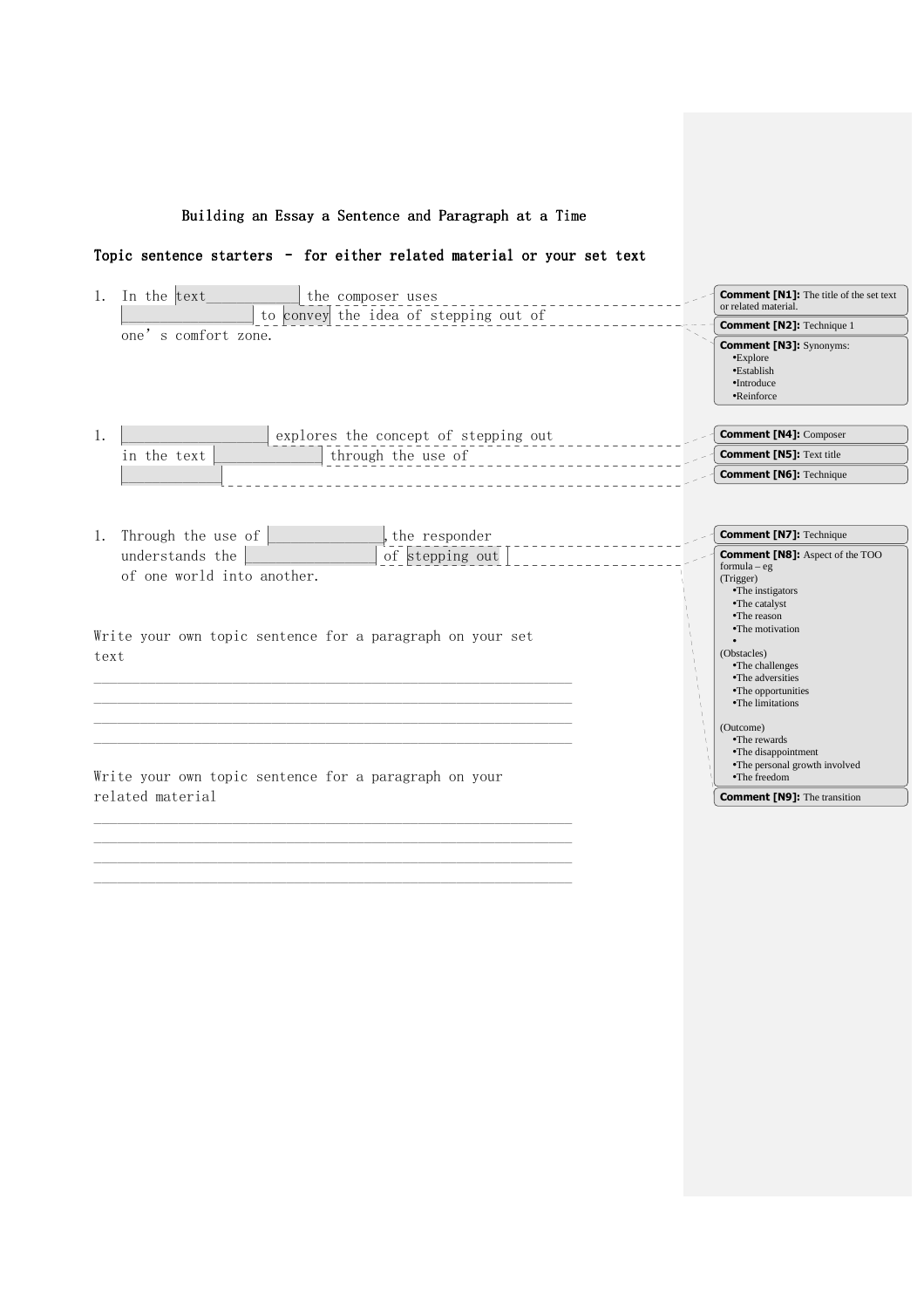# Building an Essay a Sentence and Paragraph at a Time

Paragraph fillers (after topic sentence)



**Comment [N23]:** Link back to the question